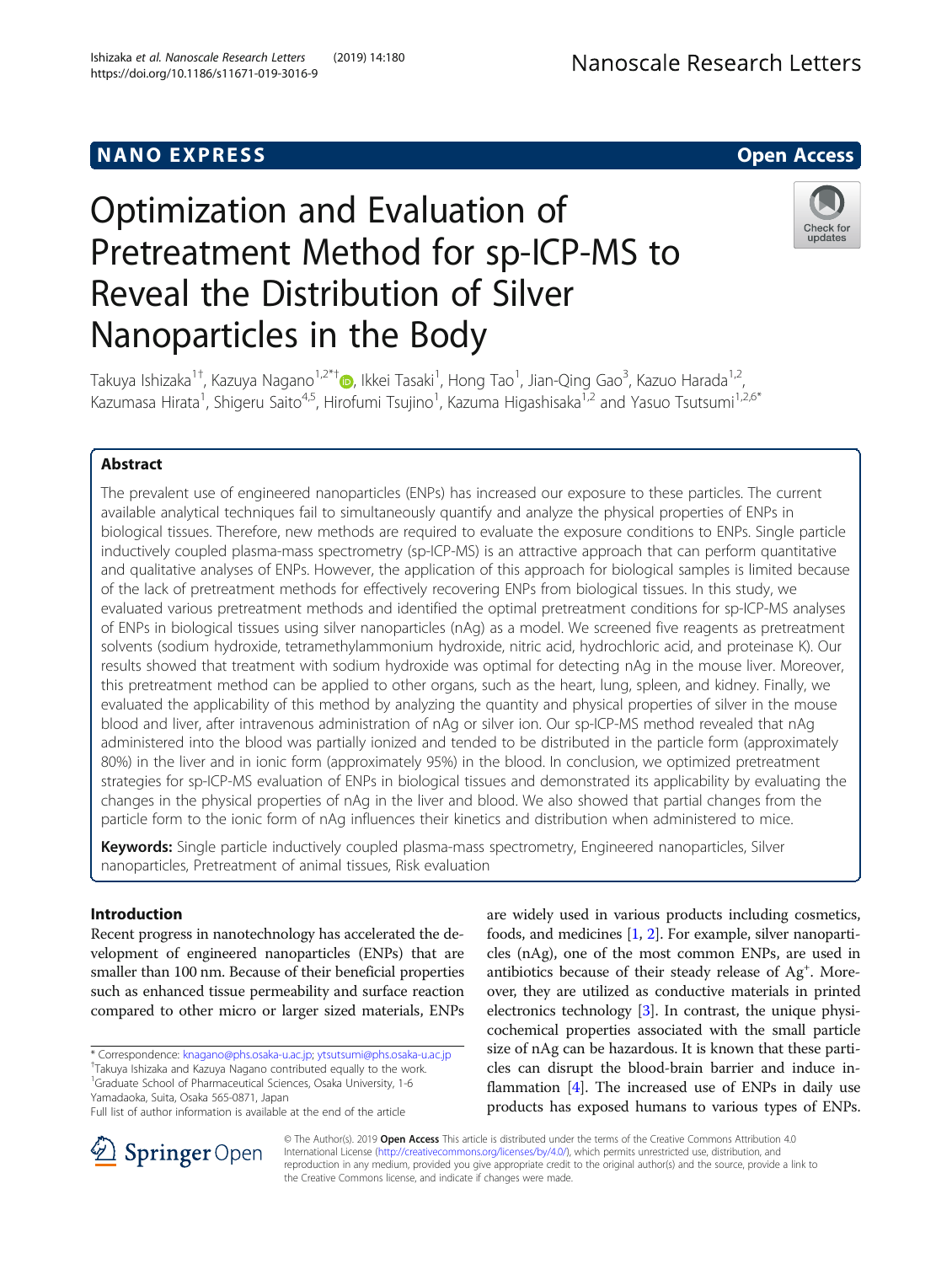Their continued use should be evaluated to determine their safety [\[2](#page-6-0), [3\]](#page-6-0).

In order to ensure safety, it is indispensable to understand the "risk" of ENPs, which is the integrative concept of "hazard" (potential toxicity) and "exposure condition." While hazards of ENPs have been analyzed worldwide, few studies have examined the exposure situations to ENPs [[5\]](#page-6-0). Furthermore, it was recently reported that the intracellular distribution of nAg incorporated into cultured cells differs from that of  $Ag<sup>+</sup>$  [[6\]](#page-6-0) and that  $Ag<sup>+</sup>$  particulates in mouse tissue [[7\]](#page-6-0). Therefore, it is necessary to evaluate their physical properties, such as particle size and distinguish between particles and ions in the body [[3,](#page-6-0) [6](#page-6-0)–[8\]](#page-6-0).

Using currently available analytical technology, it is challenging to quantitatively analyze the physical properties of ENPs in the body. Inductively coupled plasma-mass spectrometry (ICP-MS) is suitable for quantitative analyses but not for physical property analyses, as all targets such as ions and particles cannot be distinguished during quantification. In contrast, transmission electron microscopy (TEM) is suitable for analyzing the physical properties but not for quantifying ENPs, as only a part of the tissue is observed. Therefore, a novel method is needed for simultaneous physical property analyses and quantitative analyses of ENPs to study their biotransformation.

Single particle-ICP-MS (sp-ICP-MS), which is based on ICP-MS introduces one or no particles into the analyzer per dwell time and is an attractive method for determining particle sizes by analyzing peak intensity and particle concentrations by analyzing peak rates. Particles and ions can be distinguished by analyzing peak signals and background signals [[9](#page-6-0)]. A few previous studies reported the use of sp-ICP-MS for the quantification and physical property analyses of ENPs [\[10](#page-6-0), [11\]](#page-6-0).

However, most of these studies used sp-ICP-MS to analyze environmental water or commercial products containing ENPs  $[10, 11]$  $[10, 11]$  $[10, 11]$  $[10, 11]$  $[10, 11]$  and a few studies adopted sp-ICP-MS for biological tissues. Additionally, these studies pretreated the tissues by proteinase K digestion or with tetramethyl ammonium hydroxide (TMAH) to solubilize the protein and lipid matrices. As different reagents have different solubilizing properties, variations in pretreatment methods may influence the recovery rate of ENPs distributed in the tissues. Furthermore, it is important that the pretreatment method does not affect the size or ionic properties of ENPs and efficiently recovers the ENPs distributed in the tissues.

In this study, we evaluated and optimized different pretreatment methods for sp-ICP-MS in biological samples to determine the quantity and physical properties of ENPs in the body using nAg as model ENPs.

## Materials and Methods **ENPs**

The 30, 70, and 100 nm "Biopure" nAg (nAg30, nAg70, and nAg100) were obtained from nanoComposix (San Diego, CA, USA). RM8013 was used as a standard for calculating transport efficiency and was obtained from the National Institute of Standards and Technology (Gaithersburg, MD, USA). Each type of ENPs was sonicated for 10 min prior to use.

#### Reagents

Solutions of 0.1 mol/L sodium hydroxide (NaOH), 25% TMAH, 30% hydrochloric acid (HCl), and proteinase K were obtained from Wako (Osaka, Japan). A solution of 70% nitric acid  $(HNO<sub>3</sub>)$  was obtained from Kanto Kagaku (Tokyo, Japan).

### Animals

BALB/c mice (female, 6 weeks) were purchased from Japan SLC (Shizuoka, Japan). Mice were housed in a room with a 12-h light/dark cycle (lights on at 8:00 and lights off at 20:00). Food and water were provided ad libitum. The experimental protocols adhered to the ethical guidelines of Osaka University, Japan.

## Measuring Particle Size Distributions by Dynamic Light **Scattering**

nAg was diluted in milliQ water to a final silver (Ag) concentration of 10 μg/mL. Next, the size and zeta capillary cell (Malvern Instruments, Malvern, UK) was filled with 1 mL of the solution to measure the particle distribution and mean diameter with a Zetasizer Nano-ZS (Malvern Instruments).

## Measuring Gross Mass of Ag

To measure the total Ag concentration in the samples, an Agilent 7700x (Agilent Technologies, Santa Clara, CA, USA) was used. The analysis conditions were RF power 1550 W, carrier gas 1.05 L/min Ar, and dwell time 100 ms. Measurements were repeated three times in MS mode. An internal standard method was used, and rhodium was used as an internal standard for Ag. Target elements of ICP-MS analyses were  $103$ Rh and  $107$ Ag. Ag and rhodium standard solutions were obtained from Wako (Osaka, Japan).

## Analysis of sp-ICP-MS and Its Calculation

For sp-ICP-MS analysis, we used an Agilent 7700x (Agilent Technologies; Santa Clara, CA, USA) similar to the analysis of total Ag. The analysis conditions were as follows: RF power 1550 W, carrier gas 1.05 L/min Ar, dwell time 10 ms, and analysis time 30 s. In order to calculate the particle size, single particle calculation tools published by RIKILT was used [\[12\]](#page-6-0).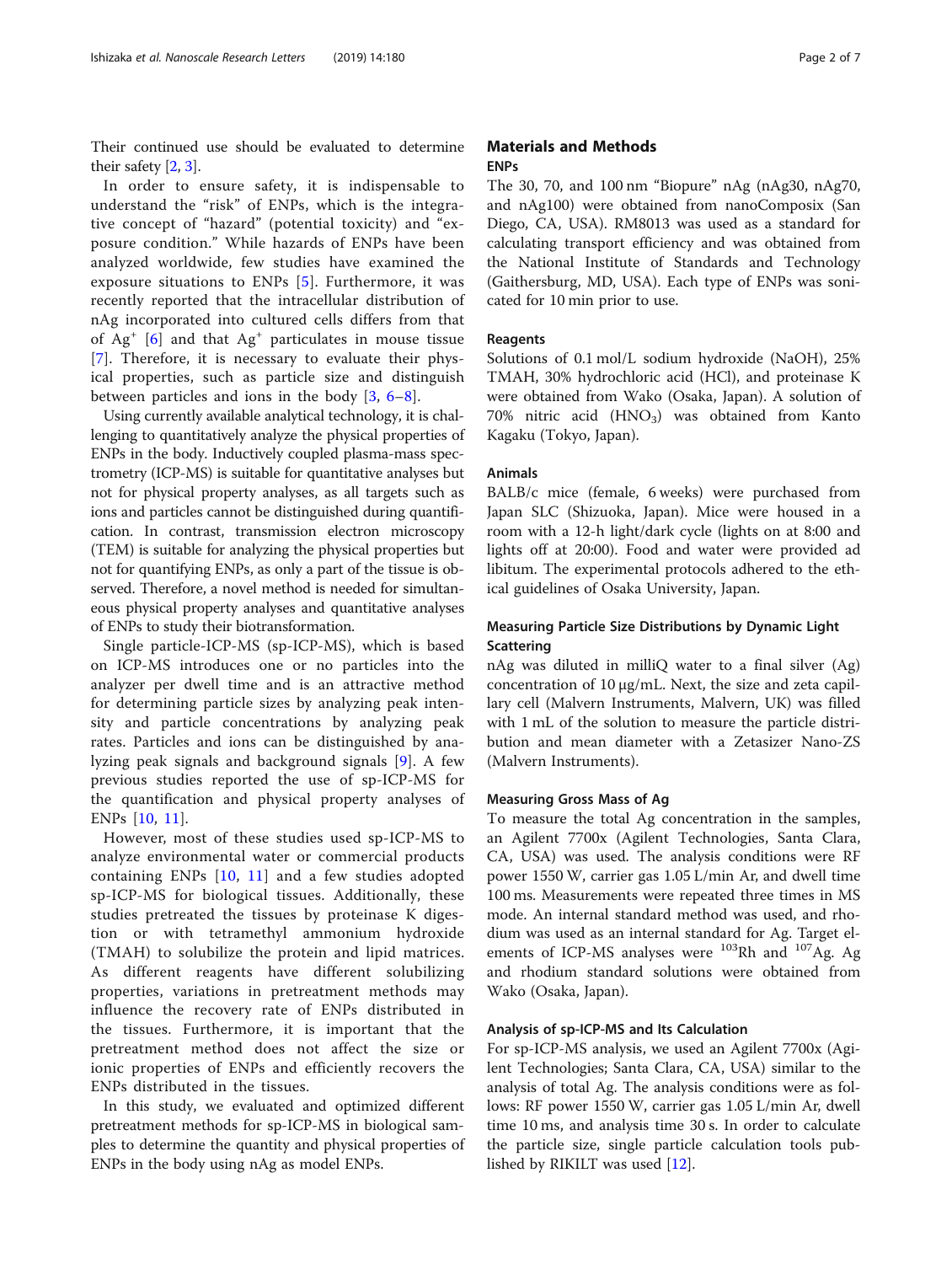### Critical Particle Concentration for sp-ICP-MS

The stock nAg solution concentration was 1.0 mg/mL, which was used to prepare 2000, 800, 700, and 600 pg/ mL solutions. Each of these solutions was then serially diluted 10 times to obtain 40 different nAg solutions. We determined the particle concentrations of these 40 samples by sp-ICP-MS.

#### Optimization of Pretreatment Methods for Mouse Liver

The livers collected from the mice were mixed with phosphate-buffered saline (PBS) ( $w/v$  ratio of 1:10) and then homogenized. The homogenate was mixed with 100 ng/mL nAg solution. The mixture was then treated with one of the following reagents at a  $v/v$  ratio of 1:1— 0.1 mol/L NaOH solution, 25% TMAH, 30% HCl, or proteinase K solution (10 U/mL proteinase K, 0.01 M Tris-HCl, 0.01 M EDTA, and 0.5% SDS). The samples were incubated for 3 h at 37 °C and the residues were collected and weighed. Supernatants were diluted 500 fold and analyzed by sp-ICP-MS.

## Versatility Evaluation of NaOH Pretreatment in Various **Organs**

The hearts, lungs, spleens, and kidneys collected from the mice were mixed with PBS  $(w/v \text{ ratio of } 1:10)$ , homogenized, and mixed with 100 nm/mL nAg. Next, 1 mol/L NaOH solution at a v/v ratio of 1:1 was added and incubated for 3 h at 37 °C. After incubation, the residues were collected and weighed. The supernatants were diluted 500 times and analyzed by sp-ICP-MS.

## Evaluation of Quantity and Physical Properties of nAg100 and Ag<sup>+</sup> in Mice After Single Intravenous Administration

For intravenous administration,  $nAg100$  and  $AgNO<sub>3</sub>$ were diluted to 0.25 mg/mL (as Ag<sup>+</sup>) with 5% glucose solution. BALB/c mice were intravenously administered with nAg100 (1.5 or 0.75 mg/kg), AgNO<sub>3</sub> (1.5 or 0.75) mg/kg as Ag<sup>+</sup> ), or 5% glucose solution (control). After 24 h, the blood and livers of the sacrificed mice were collected. The livers were mixed with PBS  $(w/v$  ratio of 1:10) and homogenized. The blood and liver homogenates were mixed with TMAH solution  $(v/v \text{ ratio of } 1:1)$ and with NaOH solution ( $v/v$  ratio of 1:1), respectively. These samples were analyzed by ICP-MS to measure the Ag concentrations and by sp-ICP-MS to evaluate the physical properties, such as particle size and distinction between particles and ions.

#### Results and Discussions

## Optimization of Particle Detection by sp-ICP-MS

In sp-ICP-MS analysis, it is important to introduce one or no particle into the detector per dwell time. If multiple particles are introduced into the detector over the dwell time, the gross mass of multiple particles is

regarded as the mass of a single particle  $[13]$  $[13]$ . Therefore, samples must be sufficiently diluted for sp-ICP-MS analysis. In contrast, sp-ICP-MS analysis of a sample with a very low concentration of ENPs leads to inaccurate particle distribution and size data.

To determine the relationships between the concentration of nAg100 and number of detected particles, we serially diluted the nAg100 stock solutions for evaluation by sp-ICP-MS. The result showed that the number of detected particles increased theoretically and linearly in the relatively lower Ag concentration region. In contrast, at relatively higher Ag concentrations, the number of detected particles was lower than the theoretical value (Fig. [1](#page-3-0)a). This data indicated that at higher Ag concentrations, multiple particles tend to be introduced into the detector during each dwell time, resulting in the overestimation of the particle size. Thus, it is necessary to determine the largest number of detected particles that do not differ from the theoretical value to accurately assess particle sizes. Next, we subtracted the number of detected particles from the theoretical value and plotted the difference as the vertical axis. The results indicated that discrepancies in size estimation occurred when the number of detected particles was > 500. This suggests that it is necessary to detect  $\leq 500$  particles during the analysis time (Fig. [1](#page-3-0)b). Although these data were obtained in a single trial, repeating the experiment showed the same results (data not shown).

In order to validate the analysis conditions, we diluted nAg with various diameters (nAg30, nAg70, nAg100) to detect < 500 particles per analysis time and evaluated their diameters. The sp-ICP-MS analysis indicated that the primary diameters of nAg30, nAg70, and nAg100 were  $30.0 \pm 1.2$ ,  $65.1 \pm 0.6$ , and  $97.4 \pm 0.6$ , respectively. Moreover, the hydrodynamic diameters determined by dynamic light scattering (DLS) were  $36.4 \pm 1.6$ ,  $70.6 \pm$ 1.7, and  $101 \pm 1.0$ , respectively, these values are similar to those estimated by sp-ICP-MS. These findings suggest that the sp-ICP-MS conditions were appropriate for measuring the diameters of nanoparticles of various sizes.

## Optimization of Pretreatment Methods for Detecting nAg in Mouse Liver Tissue

To quantify and determine the physical properties of ENPs in the body, it is necessary to completely lyse the tissues. Furthermore, it is essential to efficiently recover the particles and ions distributed in the body without inducing any physical or chemical changes in the particles. We tested five solubilizing reagents, NaOH, TMAH,  $HNO<sub>3</sub>$ , HCl, or proteinase K, and analyzed the quantity and physical properties by sp-ICP-MS to optimize the pretreatment strategies using the liver as a model [[14](#page-6-0)–[18\]](#page-6-0).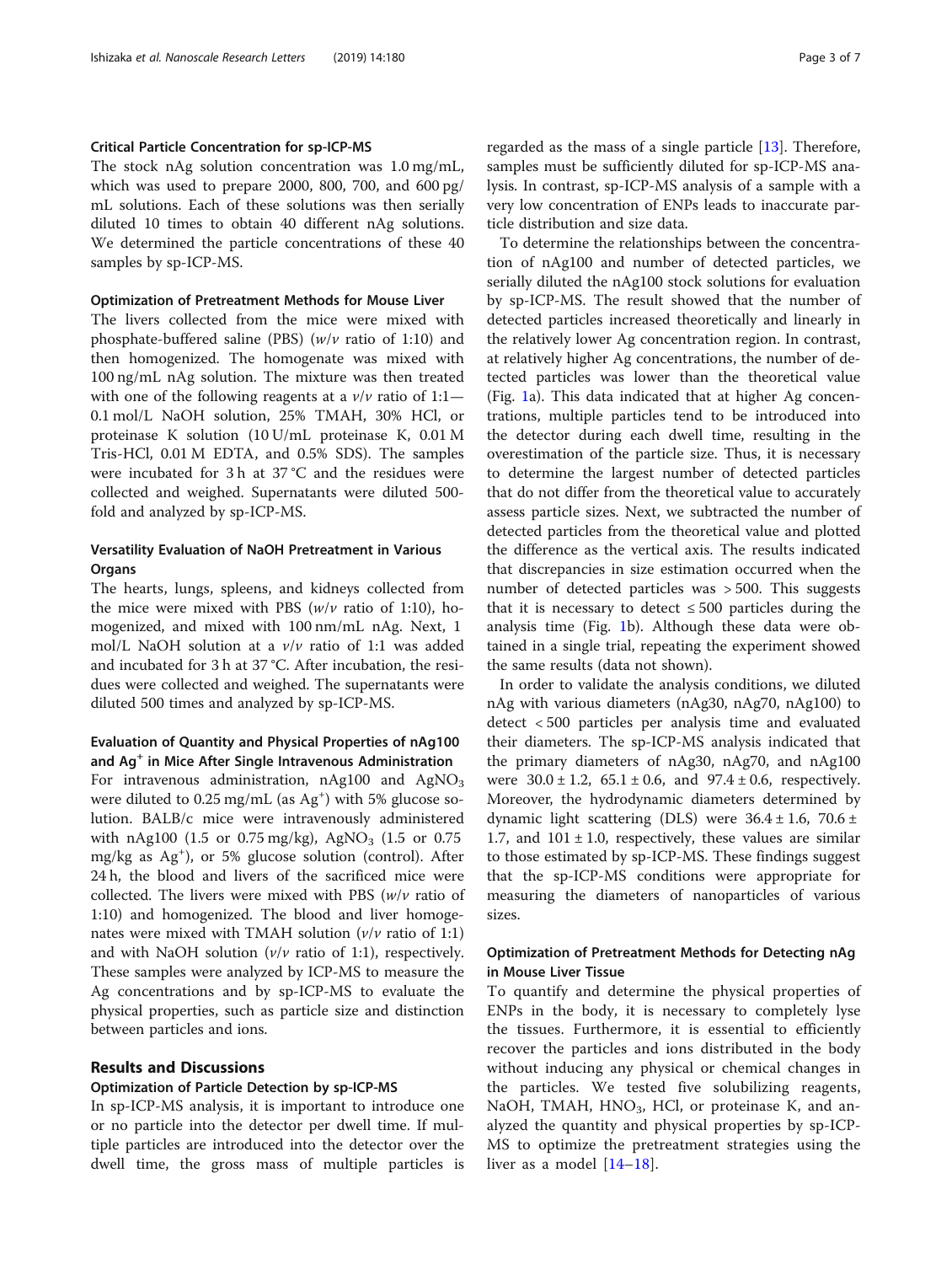<span id="page-3-0"></span>

The liver homogenate was mixed with nAg100 to obtain a final Ag concentration of 100 ng/mL followed by treatment with each solubilizing reagent at 37 °C. First, we evaluated the amount of tissue residue as an indicator of tissue solubility. More than 90% of the tissue was dissolved by treatment with NaOH, TMAH, and proteinase K, while only 75% of the tissue was dissolved by  $HNO<sub>3</sub>$  and HCl treatments (Fig. 2a). Considering that nearly 80% of the tissue is composed of water [\[19](#page-6-0)], HNO3, HCl, and PBS treatments were inefficient for dissolving the insoluble tissue matrix. In contrast, treatment with NaOH, TMAH, and proteinase K efficiently dissolved the insoluble matrix of tissues, indicating their suitability for accurately quantifying nAg in the tissue. Next, we analyzed the recovery rate of each particle and ion to evaluate the change in physical properties with



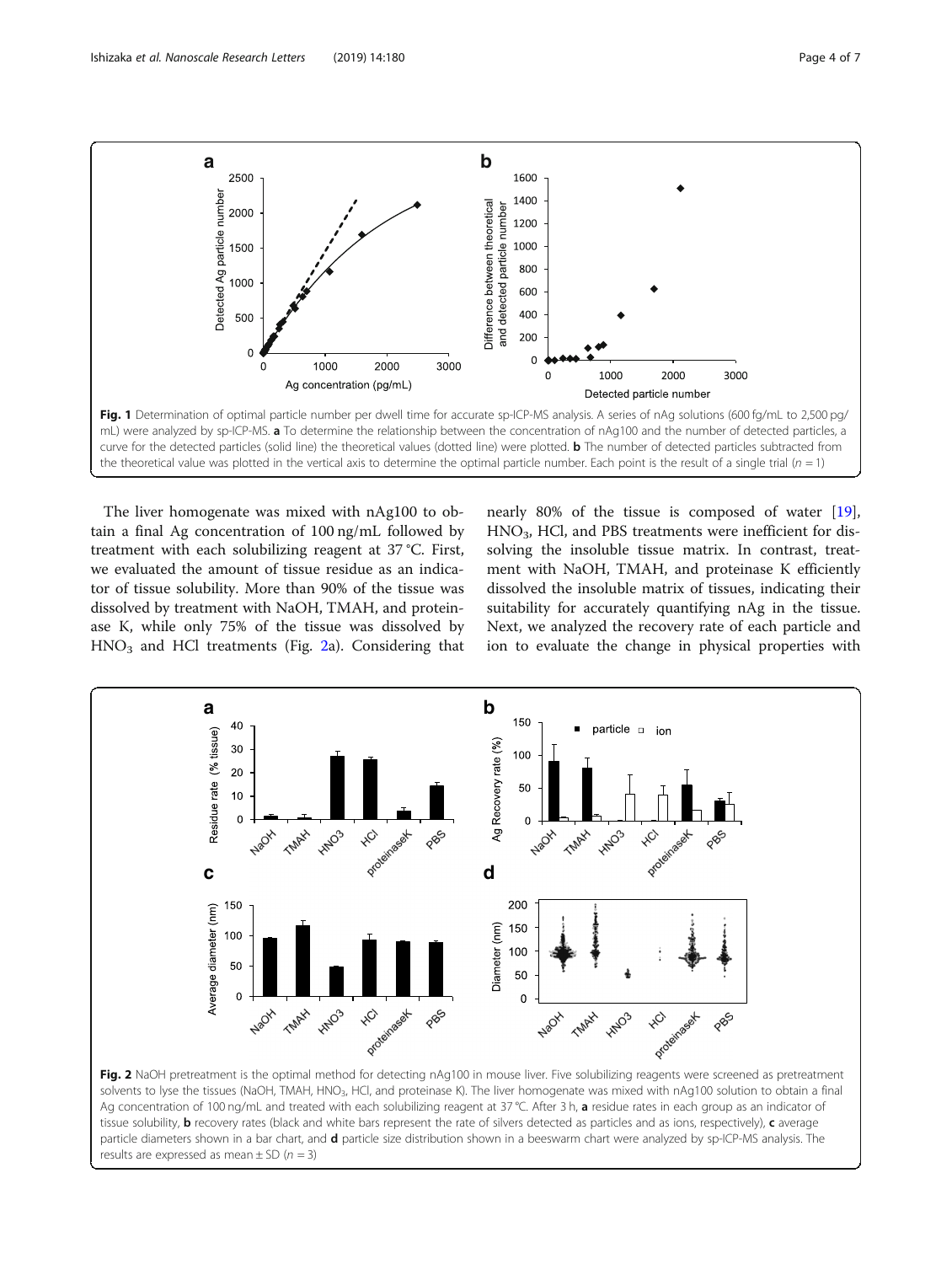each treatment. Sp-ICP-MS analysis showed that nAg100 was nearly completely ionized by treatment with acidic reagents  $(HNO<sub>3</sub>$  and HCl) and partially ionized when treated with proteinase K. This suggested that acidic reagents and proteinase K dissolved the particles and converted them into ions. In contrast, 100 ng/mL Ag, corresponding to the initially added quantity, was detected as particles when the tissue was treated with alkaline reagents (NaOH and TMAH). Nearly no ions were detected following alkaline treatments (Fig. [2](#page-3-0)b), indicating that NaOH and TMAH maintained the nAg physical properties. Finally, we evaluated the particle diameter distribution in tissues treated with the different reagents, in order to analyze the physical properties in detail. The average particle diameter changed to 120 from 100 nm after TMAH treatment (Fig. [2c](#page-3-0)). Furthermore, the particles were broader after TMAH treatment (Fig. [2](#page-3-0)d), indicating particle aggregation. In contrast, when the tissues were treated with NaOH, the average particle diameter was close to 100 nm, corresponding to the initial particle size. This suggests that pretreatment with NaOH is the optimal condition for detecting nAg100 in mouse liver tissues.

TMAH pretreatment has been widely used for sp-ICP-MS analysis in various studies. TMAH may induce aggregation of nAg100 based on various physical properties such as viscosity and pH. Furthermore, the dielectric constant may be related to aggregation. TMAH treatment for 3 h may increase the dielectric constant caused by TMAH decomposition into trimethylamine (TMA) and methanol [\[20](#page-6-0)]. An increase in the dielectric constant brings the zeta potential of nAg100 which is inversely proportional to the dielectric constant, to nearly zero, resulting in the loss of electrostatic repulsion between nAg and induction of aggregation. Treatment of nAg100 with TMAH for a short time (1 min) resulted in an average particle size of approximately 100 nm (data not shown).

## Evaluation of Versatility of NaOH Pretreatment in Various **Organs**

To evaluate the versatility of NaOH pretreatment for detecting nAg, we treated various mouse organs (heart, lung, kidney, and spleen) with NaOH and conducted sp-ICP-MS for particle detection. First, we evaluated the amount of tissue residue as an indicator of tissue solubility. More than 95% tissue solubilization was achieved by NaOH treatment (Fig. 3a). Moreover, Ag corresponding to the additive amounts was detected as particles (Fig. 3b). Although some recovery rates exceeded 100%, US Food and Drug Administration criteria state that a recover rate of 80–120% is sufficiently reliable [\[21](#page-6-0)]. Therefore, our analysis is reliable. Additionally, the average particle diameter of nAg detected in any organ was close to 100 nm, corresponding to the particle size of the nAg added (Fig. 3c, d). These studies suggest that NaOH pretreatment is ideal for detecting nAg not only in the mouse liver but also in the mouse heart, lung, kidney, and spleen.



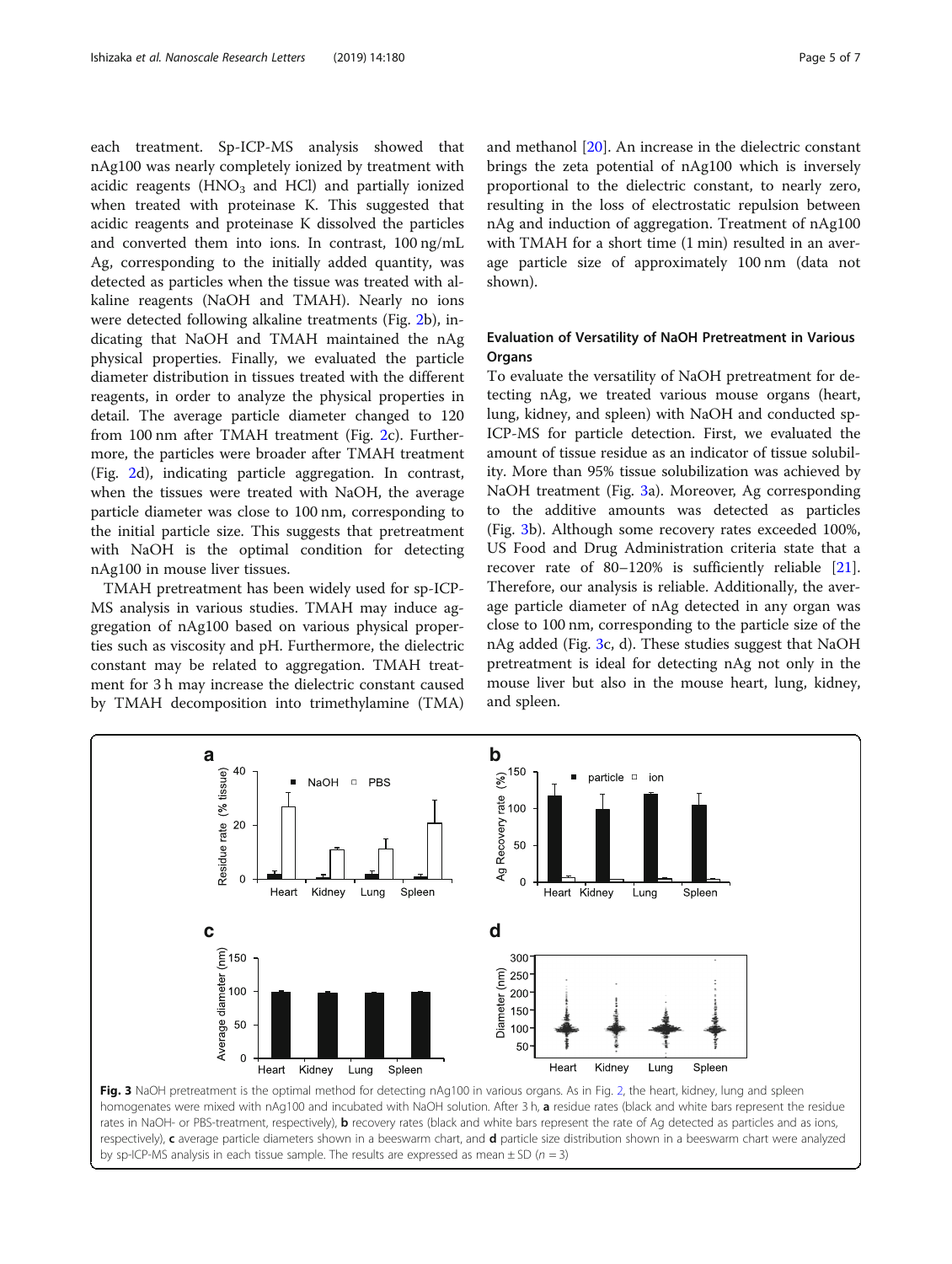Taken together, our results demonstrate that NaOH pretreatment is the optimal pretreatment strategy for the quantification and physical property analyses of nAg in animal tissues by sp-ICP-MS.

## Evaluation of sp-ICP-MS for Quantitative and Physical Property Analyses of nAg and Ag<sup>+</sup> in Biological Tissues

 $nAg$  ionizes in the body or that  $Ag<sup>+</sup>$  particulates in mouse tissue, although the details of this process are unclear. Therefore, we evaluated the practical application of the sp-ICP-MS by analyzing both the quantity and physical properties of Ag in the mouse blood and liver after a single intravenous administration of nAg100 or Ag<sup>+</sup> . ICP-MS analysis showed that Ag was detected in the blood of both Ag<sup>+</sup> - and nAg100 treated mice (Fig. 4a). Moreover, Ag was detected in the liver of both groups (Fig. 4b). Next, we analyzed the physical properties of Ag in each sample. Because small amounts of nAg were detected in the blood of both Ag<sup>+</sup> - and nAg100-treated mice, most detected Ag was in the ion form (Fig. 4c). In the liver samples, approximately 80% of Ag was detected as particles in nAg100-treated mice, while a small amount of nAg was detected in Ag<sup>+</sup>-treated mice (Fig. 4d). Finally, we evaluated the particle size in the liver of nAg100 treated mice by sp-ICP-MS, which showed that particle sizes were approximately 80 nm (Fig. 4e). These data suggest that Ag<sup>+</sup> administered into the blood hardly changed into particles, and physical properties of Ag<sup>+</sup> in the blood and liver were not changed. In

contrast, nAg100 administered into the blood was partially ionized; 20% of Ag in the liver and most Ag in the blood were in the ion form. As a result of partial ionization, the average diameter of the nAg in the liver tissues was smaller than that of the initially administered particles (80 vs 100 nm). Consequently, our biological sample applicable sp-ICP-MS strategy revealed that nAg100 administered into the blood was distributed as particles (approximately 80%) in the liver and as ions (approximately 95%) in the blood, while the ICP-MS method could only evaluate Ag amounts and not physical or chemical changes in the particles.

## **Conclusions**

We identified the optimal pretreatment conditions for sp-ICP-MS analysis of nAg in biological tissues, enabling simultaneous quantification and physical property analyses of ENPs in animal tissues. We also developed sp-ICP-MS method suitable for evaluating biological samples and demonstrated its applicability by evaluating the change in physical properties of nAg100 in the liver and blood. We also showed that the partial change from the particle form to the ionic form of nAg100 administered into the mice influenced their kinetics and distribution. This technique can be applied in the risk analysis of ENPs by evaluating the ENP exposure conditions, elucidating the biological responses to ENPs and by identifying the mechanisms underlying the responses.